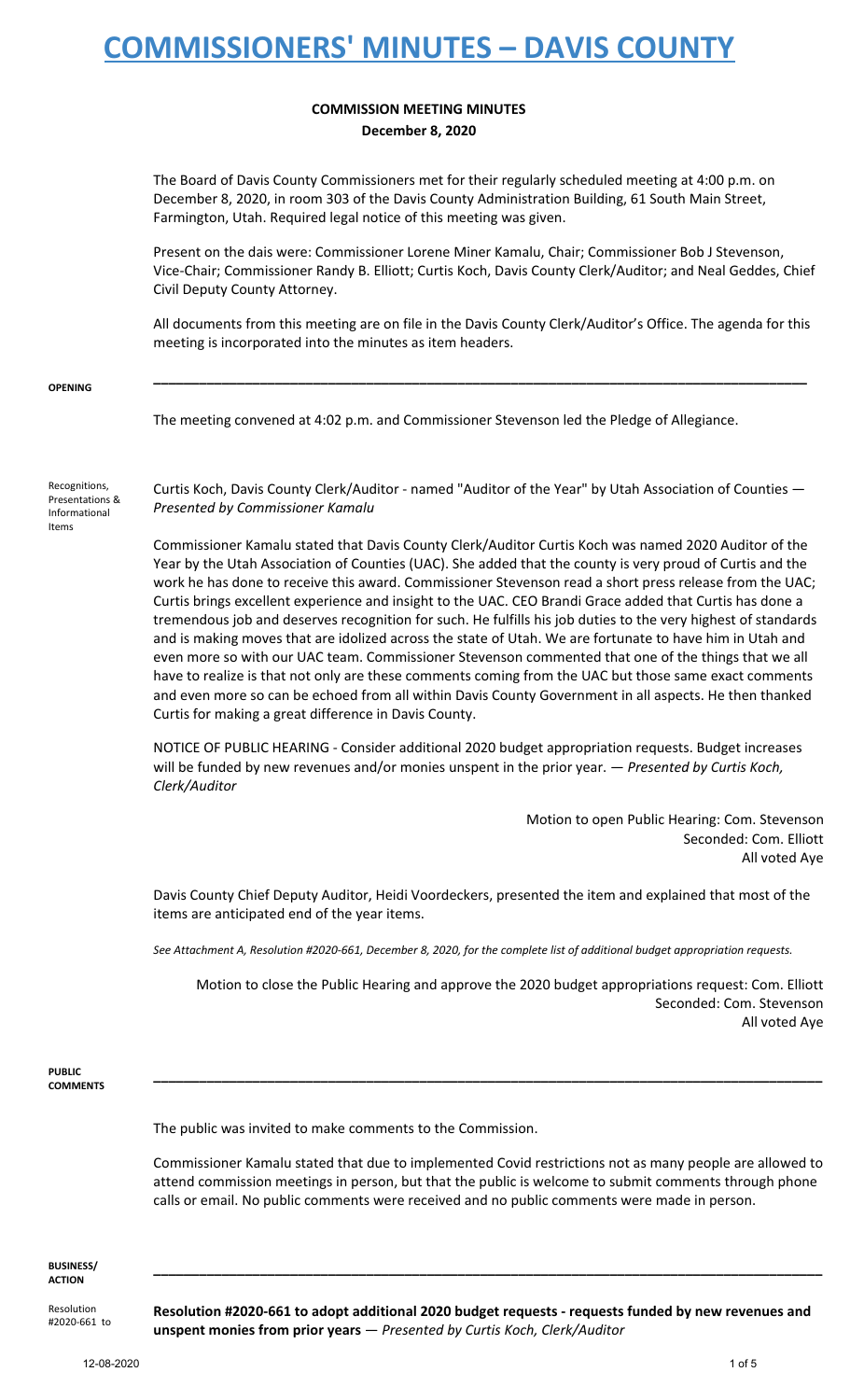| adopt<br>additional 2020<br>budget<br>requests.                                                                  | The contract period is 12/05/2020 to 12/31/2020. The amount is \$3,435,000.                                                                                                                                                                                     |
|------------------------------------------------------------------------------------------------------------------|-----------------------------------------------------------------------------------------------------------------------------------------------------------------------------------------------------------------------------------------------------------------|
| Agreement<br>#2020-662 with<br>Kronos<br>Incorporated                                                            | Agreement #2020-662 with Kronos Incorporated for Davis County time and attendance program –<br>Presented by Commissioner Kamalu                                                                                                                                 |
|                                                                                                                  | The contract period begins 01/01/2021 with no ending date. The payable amount is \$126,118.50.                                                                                                                                                                  |
| Amendment#<br>2019-613-A<br>with Utah<br>Transit<br>Authority (UTA)                                              | Amendment #2019-613-A with Utah Transit Authority (UTA) for 2020-21 Ski Bus Service to Snowbasin -<br>Presented by Commissioner Kamalu                                                                                                                          |
|                                                                                                                  | The contract period is 12/12/2020 to 03/28/2021. The payable amount is \$82,025.                                                                                                                                                                                |
| Amendment<br>#2019-614-A<br>with Layton City                                                                     | Amendment #2019-614-A with Layton City for 2020-2021 Ski Bus services - Presented by Commissioner<br>Kamalu                                                                                                                                                     |
|                                                                                                                  | The contract period is 12/12/2020 to 03/28/2021. The receivable amount is \$27,341.                                                                                                                                                                             |
| Consider<br>approval of<br>Davis County<br>Community<br>Development<br><b>Block Grant</b><br>(CDBG)<br>#2020-663 | Consider approval of Davis County Community Development Block Grant (CDBG) #2020-663 Policies and<br>Procedures for the administration of the CDBG program - Presented by Commissioner Kamalu                                                                   |
|                                                                                                                  | The contract period begins 12/08/2020 with no ending date.                                                                                                                                                                                                      |
| Agreement#<br>2020-664 with<br><b>System Service</b><br>Specialists Inc.                                         | Agreement #2020-664 with System Service Specialists Inc. for replacement of faulty fire panel at the<br>Kaysville Branch Library - Presented by Commissioner Kamalu                                                                                             |
|                                                                                                                  | The payable amount is \$4,750.                                                                                                                                                                                                                                  |
| Change Order<br>#2020-332-B<br>with New<br>Concepts<br>Constructions<br>Inc.                                     | Change Order #2020-332-B with New Concepts Constructions Inc. for Children's Justice Center's (CJC)<br>exterior tile facade project, net decrease in final contract amount - Presented by Commissioner Kamalu                                                   |
|                                                                                                                  | The pass-through amount is \$495.80.                                                                                                                                                                                                                            |
| Agreement#<br>2020-665 with<br>Davis Technical<br>College to<br>facilitate                                       | Agreement #2020-664 with Davis Technical College to facilitate internship opportunities and experiences<br>for students - Presented by Commissioner Kamalu                                                                                                      |
|                                                                                                                  | The contract period begins 12/08/2020 with no ending date.                                                                                                                                                                                                      |
| Agreement<br>#2020-666 with<br>Utah Dept. of<br>Health, Family<br>Health &<br>Preparedness                       | Agreement #2020-666 with Utah Dept. of Health, Family Health & Preparedness to improve readiness of<br>MRC (Medical Reserve Corps) units through recruitment, retention and training and to reduce barriers to<br>use of MRC - Presented by Commissioner Kamalu |
|                                                                                                                  | The contract period is $11/01/2020$ to 09/29/2021. The payable amount is \$2,500.                                                                                                                                                                               |
| Agreement<br>#2020-667 with<br>Utah Dept. of<br>Health, Family                                                   | Agreement #2020-667 with Utah Dept. of Health, Family Health & Preparedness Maternal & Child Health<br>for FY2021 funding for Personal Responsibility Education Program (PREP) - Presented by Commissioner<br>Kamalu                                            |

Health &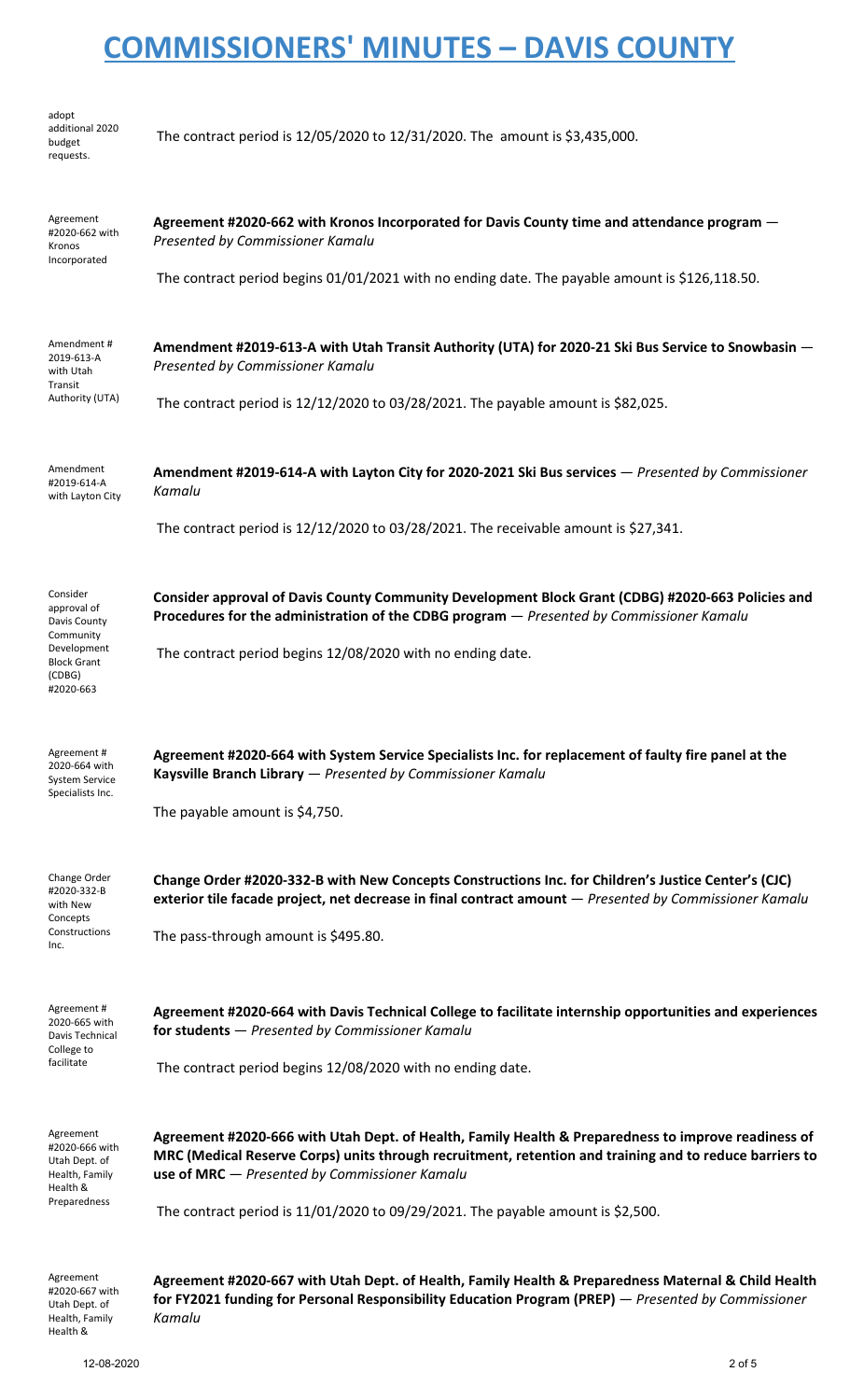| Preparedness<br>Maternal &<br>Child Health                                        | The contract period is $10/01/2020$ to $09/30/2021$ . The receivable amount is \$74,568.                                                                                                                                                                              |
|-----------------------------------------------------------------------------------|-----------------------------------------------------------------------------------------------------------------------------------------------------------------------------------------------------------------------------------------------------------------------|
| Amendment<br>#2019-623-A<br>with Utah<br>Department of<br>Health                  | Amendment #2019-623-A with Utah Department of Health to increase funding and replace Attachment A<br>for DREAM (Disease Response, Evaluation, Analysis and Monitoring) contract - Presented by<br>Commissioner Kamalu                                                 |
|                                                                                   | The contract period is 08/01/2020 to 07/31/2021. The receivable amount is \$35,264.                                                                                                                                                                                   |
| Memo of<br>Understanding<br>#668 with<br>Dept. of<br><b>Veterans Affairs</b>      | Memo of Understanding #668 with Dept. of Veterans Affairs to allow Area Agency on Aging to provide<br>the Veteran Directed Care program to supply or assist in services that will help to maintain veteran<br>participants at home - Presented by Commissioner Kamalu |
|                                                                                   | The contract period is 12/08/2020 to 12/08/2025. The receivable amount varies with services provided.                                                                                                                                                                 |
|                                                                                   | Commissioner Kamalu added that Davis County is grateful for outreach services to veterans.                                                                                                                                                                            |
| Agreement<br>#2020-669 with<br>Layton Strikers                                    | Agreement #2020-669 with Layton Strikers for rental space for indoor soccer training - Presented by<br><b>Commissioner Kamalu</b>                                                                                                                                     |
|                                                                                   | The contract period is $12/01/2020$ to $12/30/2020$ . The receivable amount is \$2,855.16.                                                                                                                                                                            |
| Agreement<br>#2020-670 with<br>MetaSports<br>Soccer                               | Agreement #2020-670 with MetaSports Soccer for soccer team tryouts - Presented by Commissioner<br>Kamalu                                                                                                                                                              |
|                                                                                   | The contract period is $05/24/2021$ to $06/03/2021$ . The receivable amount is \$2,832.50.                                                                                                                                                                            |
| Agreement<br>#2020-671 with<br>MetaSports<br>Soccer                               | Agreement #2020-671 with MetaSports Soccer for soccer tournament Sept 2021 - Presented by<br><b>Commissioner Kamalu</b>                                                                                                                                               |
|                                                                                   | The contract period is $09/01/2021$ to $09/06/2021$ . The receivable amount is \$3,141.50.                                                                                                                                                                            |
| Agreement<br>#2020-672 with<br>Jason Clint<br>Falslev                             | Agreement #2020-672 with Jason Clint Falslev for law enforcement training, wages and benefits -<br>Presented by Commissioner Kamalu                                                                                                                                   |
|                                                                                   | The contract period is $12/08/2020$ to $12/08/2022$ . The receivable amount is \$15,547.04.                                                                                                                                                                           |
| Agreement<br>#2020-673 with<br>Kirk M. Silver                                     | Agreement #2020-674 with Kirk M. Silver for law enforcement training, wages and benefits - Presented<br>by Commissioner Kamalu                                                                                                                                        |
|                                                                                   | The contract period is 12/08/2020 to 12/08/2022. The receivable amount is \$15,508.84.                                                                                                                                                                                |
| Temporary<br><b>Access License</b><br>#2020-674 to<br>T-Mobile West<br><b>LLC</b> | Temporary Access License #2020-674 to T-Mobile West LLC to perform geotechnical investigation relating<br>the communications tower $-$ Presented by Commissioner Kamalu                                                                                               |
|                                                                                   | The contract period is 11/09/2020 to 12/09/2020.                                                                                                                                                                                                                      |
| Memo of<br>Understanding<br>#2020-675 with                                        | Memo of Understanding #2020-675 with Utah Dept. of Corrections for Utah Sex and Kidnap Offender<br>Registry - Presented by Commissioner Kamalu                                                                                                                        |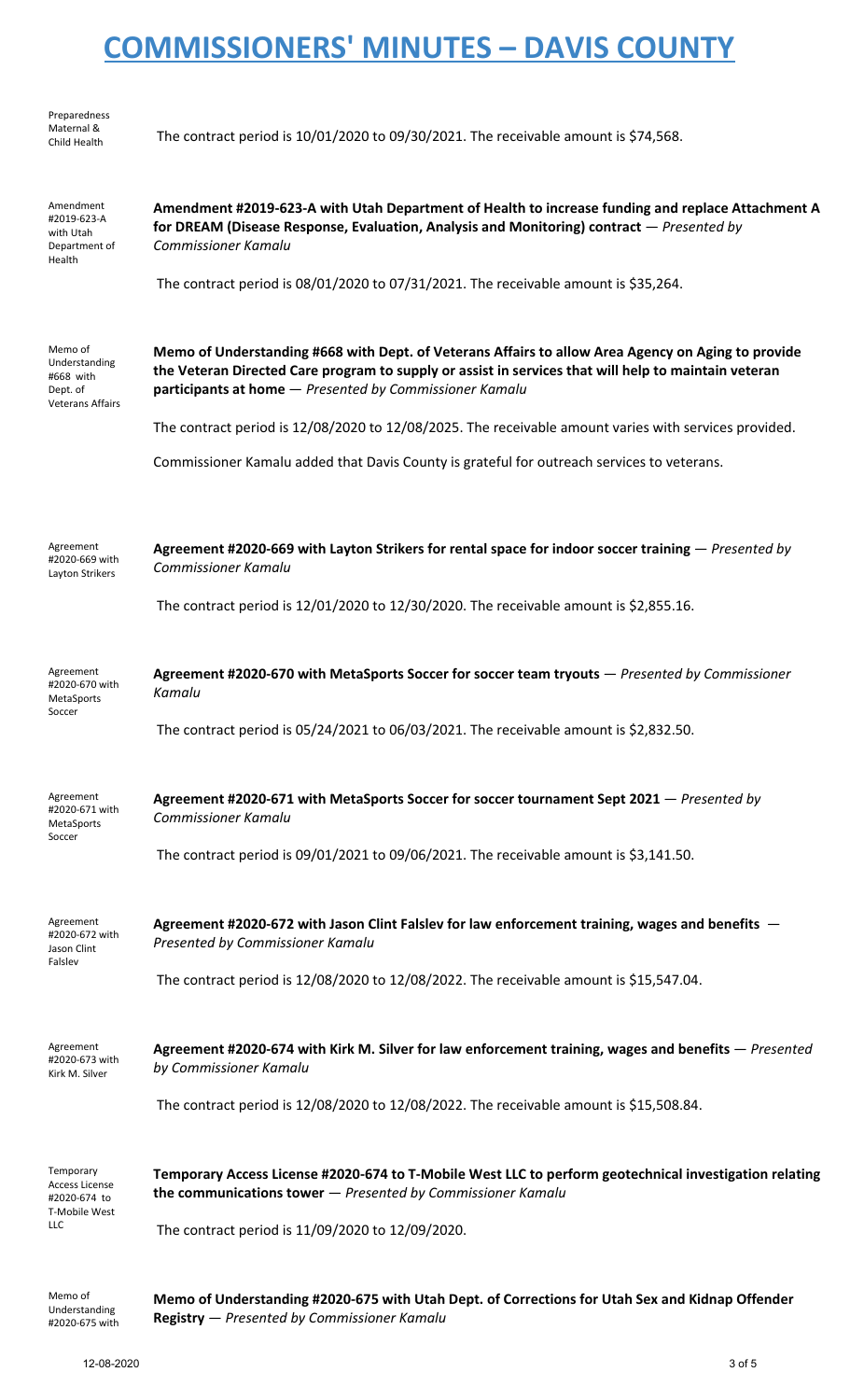Utah Dept. of Corrections

The contract period is 01/01/2021 to 12/21/2025.

Motion to Approve all remaining action items: Com. Elliott Seconded: Com. Stevenson All voted Aye

Commissioner Elliott moved to recess to Board of Equalization. Commissioner Stevenson seconded the motion. All voted Aye.

| <b>BOARD OF</b><br><b>EQUALIZATION</b> |                                                                                                                                                                                                                                                                                                                                                                                                                                                                                                           |
|----------------------------------------|-----------------------------------------------------------------------------------------------------------------------------------------------------------------------------------------------------------------------------------------------------------------------------------------------------------------------------------------------------------------------------------------------------------------------------------------------------------------------------------------------------------|
| Property Tax<br>Register               | Property Tax Register matters were presented by Heidi Voordeckers, Davis County Chief Deputy Auditor, as<br>follows:                                                                                                                                                                                                                                                                                                                                                                                      |
|                                        | <b>Tax Exempt Requests:</b><br><b>Appeals:</b><br>Approved Land & Building Value Change Report totaling \$100,769<br>$\bullet$<br>No Change in Value Report<br>$\bullet$<br><b>Abatements:</b><br>Late Abatement Application Requests totaling \$14,870.56<br>$\bullet$<br><b>Corrections:</b><br><b>Treasurer's Adjustments:</b><br>• A small balance write off of \$6.84 for November<br><b>Assessor's Adjustments:</b><br>A residential exception to an individual property for \$150,750<br>$\bullet$ |
|                                        | Motion to Approve: Com. Stevenson<br>Seconded: Com. Elliott                                                                                                                                                                                                                                                                                                                                                                                                                                               |

All voted Aye

Commissioner Elliott moved to reconvene the Commission Meeting. Commissioner Stevenson seconded the motion. All voted Aye.

**\_\_\_\_\_\_\_\_\_\_\_\_\_\_\_\_\_\_\_\_\_\_\_\_\_\_\_\_\_\_\_\_\_\_\_\_\_\_\_\_\_\_\_\_\_\_\_\_\_\_\_\_\_\_\_\_\_\_\_\_\_\_\_\_\_\_\_\_\_\_\_\_\_\_\_\_\_\_\_\_\_\_\_\_\_\_\_\_**

**CONSENT ITEMS**

#### **Indigent Hardship Register**

Indigent Hardship Abatement Register

One Indigent abatement was discussed.

Motion to deny the application and hold a hearing: Com. Elliott Seconded: Com. Stevenson All voted Aye

Commission Meeting Minutes

#### **Meeting Minutes**

Meeting Minutes for October 20, 2020 and November 17, 2020, were presented for approval.